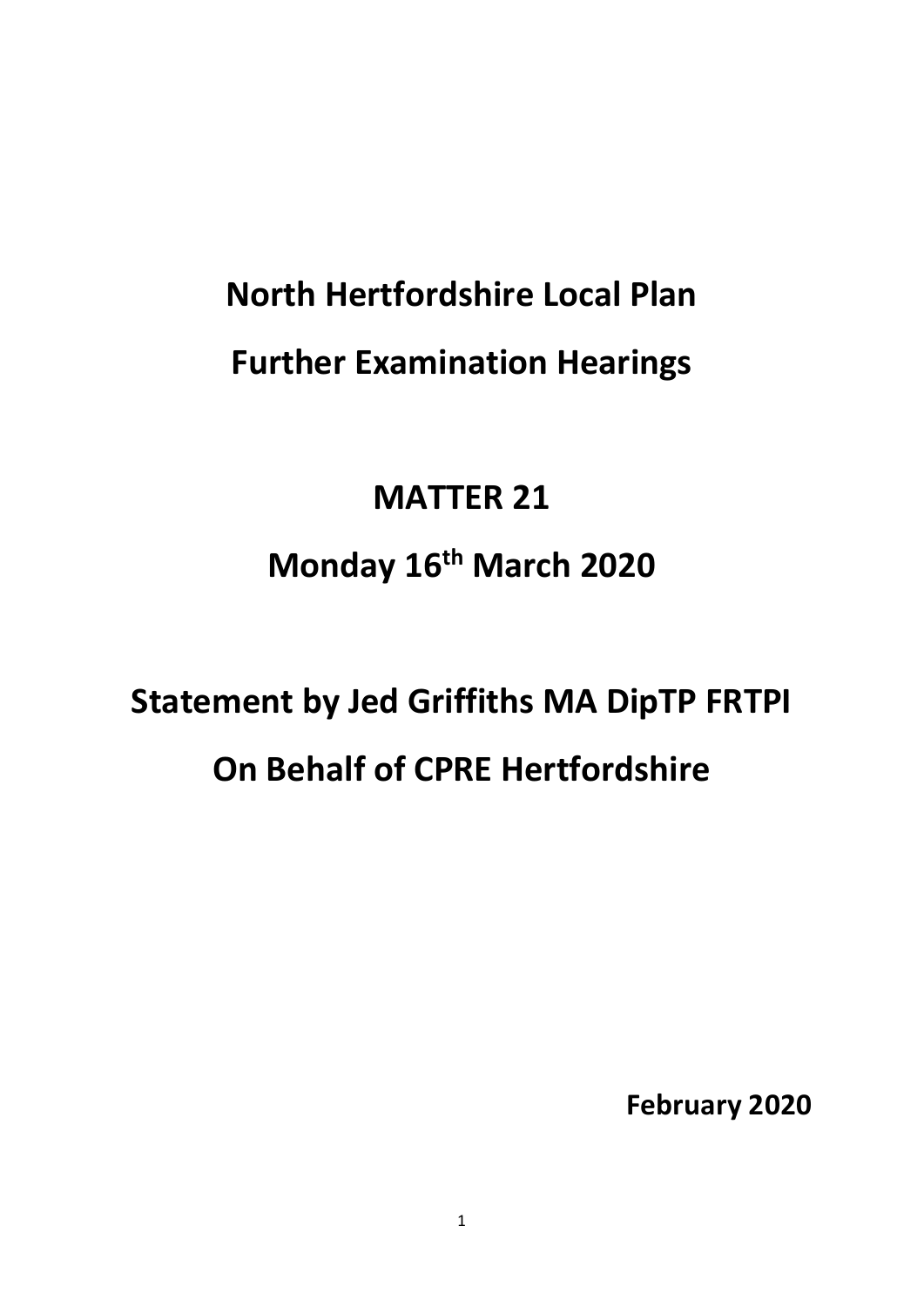#### **Introduction**

- 1. This statement has been prepared by Jed Griffiths MA DipTP FRTPI on behalf of the Campaign to Protect Rural England, Hertfordshire (CPREH). It has been compiled in response to the invitation by the Examination Inspector to submit material on the matters to be considered at the further hearing sessions in March 2020. This statement addresses the issues and questions under Matter 21 – The Objective Assessment of Housing Need (the OAN).
- 2. Earlier representations have been made on the OAN by CPREH. Where appropriate cross-references will be made to earlier documents and to submissions made at hearings. The purpose of this statement, however, is to focus on the issues and questions raised by the Inspector in the schedule published in January 2020.

#### **Q21.1 (a) Have the "alternative OAN" figures been arrived at correctly/on a robust basis?**

3. In the introduction to Matter 21, the Inspector notes the publication by ONS of the 2016-based population and household projections. The Council considered the implications of these projections for the Local Plan in paper ED159. In a letter dated 9<sup>th</sup> July 2019, the Inspector raised issues in relation to the figures used in ED159. The Council's response was set out in Paper A (ED171). CPREH has studied these documents and the commentary by the Council on the "alternative OAN" figures in the various projections. We note the analysis that has been completed by the Council's consultants. The methodology and the technical process are seemingly correct. The conclusions, however, are challengeable, as explained in the answers to the questions below and in the CPREH statements on other Matters at these hearings.

### **Q21.1 (b) In the light of the "alternative OAN" figures, has there been a "meaningful change" in the housing situation?**

4. CPREH is mindful of the conclusions set out by the Inspector in paragraph 8 of his letter to the Council on 9<sup>th</sup> July 2019. He refers to the Council's earlier paper ED159, which set out the implications of the 2016-based projections for the Local Plan. The Inspector pointed out that the results suggested that the OAN for the Stevenage HMA part of North Hertfordshire was 10,900 dwellings, and that the OAN for the Luton HMA component was 100 dwellings. This was 2,800 dwellings less than the 13,800 on which the 14,000 Local Plan figure was founded. The Inspector concluded that this difference (over 20%) amounted to a "meaningful change"